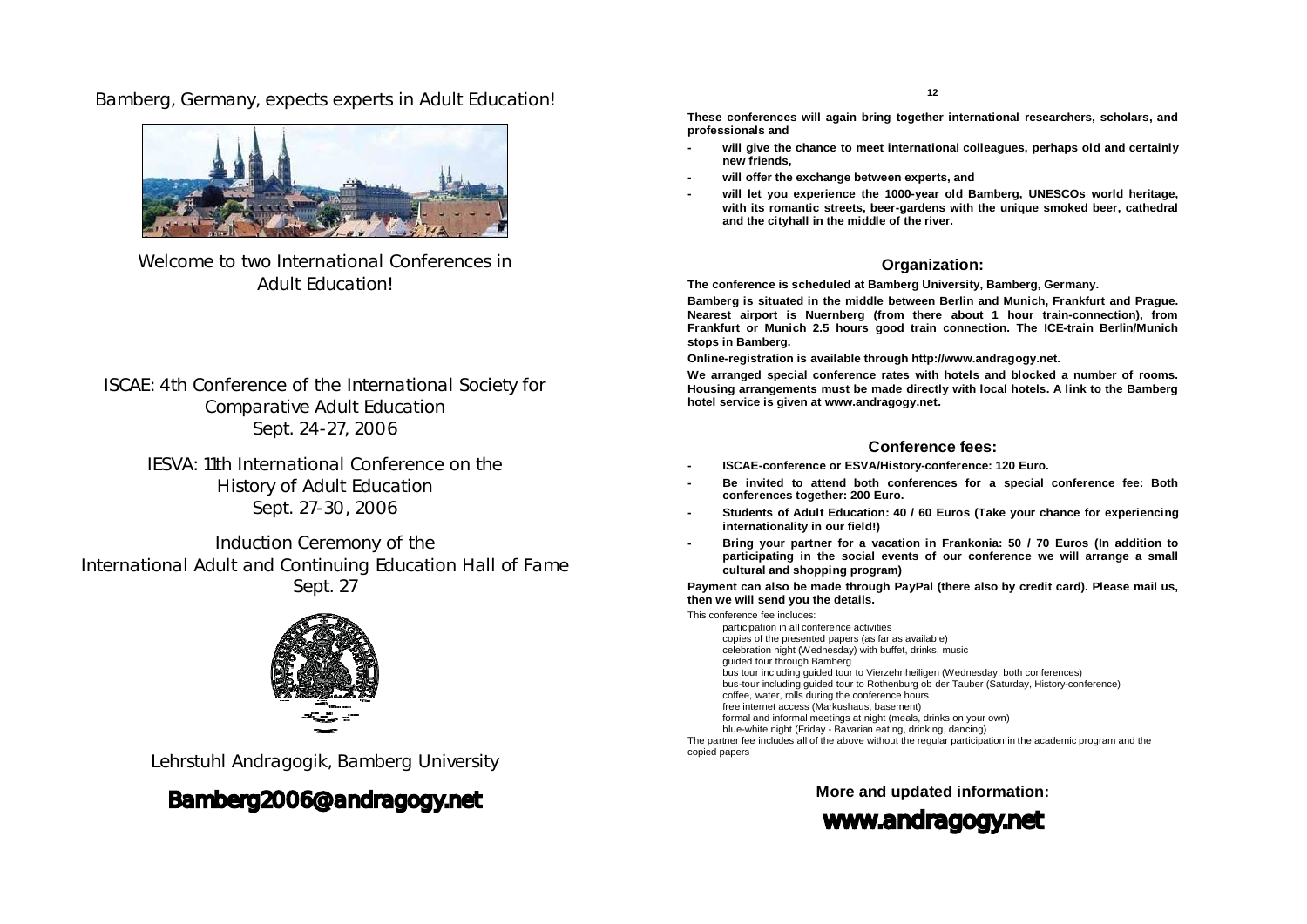# **Program of the International Adult Education Conferences in Bamberg, Germany (version Sept. 20)**

# **International Society for Comparative Adult Education ISCAE**

The aim of this conference is to collect, share, and discuss the actual knowledge about comparative research in adult education. Comparison means to explicitly identify and analyze similarities and differences in two or more countries and includes the attempt to understand why the differences and similarities occur and what they tell us about adult education in these countries.

**The events take place at Bamberg University, Markushaus, Markusplatz 3 - if not stated differently**

|                      | Sunday, Sept. 24                                                                                                                                                                                                                                                                                                                        |  |
|----------------------|-----------------------------------------------------------------------------------------------------------------------------------------------------------------------------------------------------------------------------------------------------------------------------------------------------------------------------------------|--|
| 14.00-19.00<br>18.00 | Registration open (conference-office, room 232N)<br>Informal meeting at University, Markushaus, room 232N,<br>followed by dinner in the city: Hofbräu, Karolinenstrasse 7                                                                                                                                                               |  |
|                      | Monday, Sept. 25                                                                                                                                                                                                                                                                                                                        |  |
| $10.00 - 10.30$      | Opening Session (Room 232N):<br>Dietrich Dörner, Welcome by the Study-Dean of the Faculty for<br>Pedagogy, Philosophy, Psychology<br>Jost Reischmann, President ISCAE: Welcome and Introduction in the<br>Conference                                                                                                                    |  |
| $10.30 - 11.15$      | Keynote session 1:<br>Mark Bray, Director of UNESCO's International Institute for Educational<br>Planning (IIEP), Paris. President of World Council of Comparative<br>Education Societies (WCCES), Hong Kong:<br>"Approaches and Methods in Comparative Education: A View from<br>the World Council of Comparative Education Societies" |  |
| $11.15 - 11.30$      | <b>Break</b>                                                                                                                                                                                                                                                                                                                            |  |
| $11.30 - 12.30$      | International Institutions and Organizations of Adult Education, presented<br>by their representatives:<br><b>ICAE</b><br>(Paul Bélanger, Montreal)<br>(Janos Tóth, Budapest)<br>EAEA<br>ESREA<br>(Michal Bron jr., Uppsala)<br>(Heribert Hinzen, Bonn)<br><b>IIZ-DVV</b><br><b>IESVA</b><br>(Christoffer Grönholm, Helsinki)           |  |

12.30 – 14.30 Lunch in the city: Reservation made at "Hofcafé", Austraße 14 and "Orlando", Austraße 3

The presenters in the concurrent sessions have been asked to limit their presentation time to 20 minutes. The rest of the time is for exchange and discussion. The rooms are side-by-side, so it is possible to change rooms between the sessions.

|       | 14.30 - 17.00 Concurrent session 1                                                                                                                                                                                                                                                  |                                                                                                                                                                                                     |  |
|-------|-------------------------------------------------------------------------------------------------------------------------------------------------------------------------------------------------------------------------------------------------------------------------------------|-----------------------------------------------------------------------------------------------------------------------------------------------------------------------------------------------------|--|
|       | Room 126<br>Moderator Matthias Mörsch                                                                                                                                                                                                                                               | Room 116<br>Moderator Daniel Junker                                                                                                                                                                 |  |
|       | 14.30 Sigrid Nolda, Universität Dortmund,<br>Germany:<br>15.15 The Role of History in Self-descriptions<br>of national Organizations of Adult<br>Education - a closer look at the web-<br>sites of WEA, Znanie, VOV and DVV.                                                        | Barry J. Hake, Leiden University, The<br>Netherlands:<br>Comparative Policy Analysis and Lifelong<br>Learning Narratives: The "employability<br>Agenda" from a Life-Course Perspective              |  |
| 16.05 | 15.20 Sigvart Tøsse, Norwegian University<br>of Science and Technology (NTNU),<br>Norway:<br>The Changing Relations between Civil<br>Society, State and Market in the Nordic<br>Popular Adult Education. A<br>comparative investigation of trends in<br>Denmark, Sweden and Norway. | Alexandra Ioannidou, University of<br>Tuebingen, Germany:<br>Comparative Analysis of New Governance<br>Instruments in Transnational Educational<br>Space - Shift to knowledge-based<br>instruments? |  |
|       | 16.10 Bo Chang, University of Georgia, USA:<br>Education for Social Change.<br>16.55 Highlander Education in Appalachia<br>Mountain and Study Circles in Sweden.                                                                                                                    | John A. Henschke, University of Missouri,<br>St. Louis, USA:<br>Comparing Personal Learning and<br>Educational Institution Elements required for<br>a re-orientation toward a focus on LLL.         |  |

| 17.00 - 19.00 | Guided city sightseeing walking tour                            |
|---------------|-----------------------------------------------------------------|
| 19.00         | Dinner at a Bamberg Brewery: Ambräusianum, Dominikanerstraße 10 |



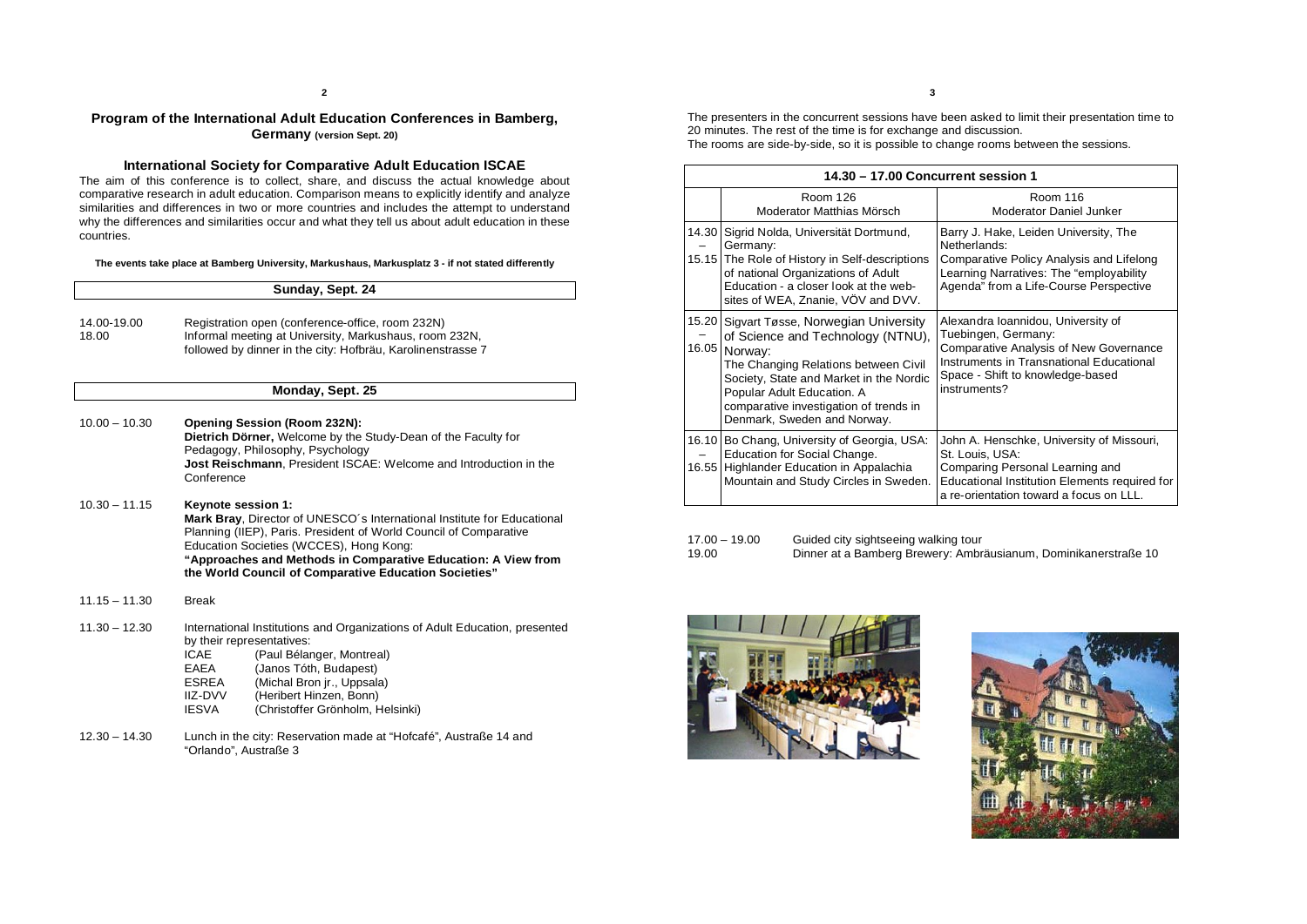### **Tuesday, Sept. 26**

09.00 – 09.45 **Keynote session 2:**

**Prof. em. Dr. Alexander Charters** Syracuse University, New York, USA **"The Beginnings of Comparative Adult Education - names. ideas, methods, results"**

09.45 – 10.00 Break

| 10.00 - 12.30 Concurrent session 2 |                                                                                                                                                                                                            |                                                                                                                                                                                                        |                                                                                                                                                                                   |
|------------------------------------|------------------------------------------------------------------------------------------------------------------------------------------------------------------------------------------------------------|--------------------------------------------------------------------------------------------------------------------------------------------------------------------------------------------------------|-----------------------------------------------------------------------------------------------------------------------------------------------------------------------------------|
|                                    | Room 126<br>Moderator Matthias Mörsch                                                                                                                                                                      | Room 116<br>Moderator Julia Konle                                                                                                                                                                      | Room 016<br>Moderator Janina Kabey                                                                                                                                                |
| 10.00<br>10.45                     | Bob Pithers,<br>University of Technology,<br>Sydney, Australia:<br>Teaching Chinese Adults. A<br>cross-cultural Challenge.                                                                                 | Jana Bezenšek, University<br>of Maribor, Slovenia:<br>Lifelong education's<br>consequences on family<br>roles. A comparison<br>between Slovenia and<br>situation of Slovene<br>migrants in Australia   | Eitan Israeli, Hebrew<br>University Jerusalem,<br>Israel:<br>National Policies in<br>Lifelong Learning:<br>Examples from the USA,<br>Australia, Europe, and<br>Israel             |
| 10.55<br>11.35                     | Wolfgang Müller-<br>Commichau,<br>Universität Frankfurt am<br>Main, Germany:<br>Contemporary Jewish Adult<br>Education in Germany,<br>Israel and the United States                                         | Nicola Magnusson;<br>Stockholm University,<br>Sweden <sup>.</sup><br>Political Refugee's<br><b>Experiences of Migration</b><br>and Democracy. A<br>Comparative Study<br>Between Sweden and<br>England. | Hasmik Hunanyan,<br>Universität Jena,<br>Germany:<br>Lifelong Learning - a<br>challenge for Higher<br>Education: a comparative<br>study of a German and an<br>Armenian University |
| $11.40 -$<br>12.25                 | Brian Cooper; University of<br>Technology, Sydney,<br>Australia:<br>Intercultural Within<br>Corporate Training and<br>Learning. Enhancements<br>and Impediments - A<br>Transport & Logistics Case<br>Study |                                                                                                                                                                                                        | Nathan B. Kruse.<br>Michigan State University,<br>USA·<br>Andragogy and Music.<br>Canadian and American<br>Models of Formal and<br>Informal Music Learning<br>Among Adults        |

12.30 – 14.30 Lunch in the city: Brudermühle, Schranne 1 / Bolero, Judenstraße 7-9

**5**

| 14.30 - 17.00 Concurrent session 3 |                                                                                                                                                                                                                                                                 |                                                                                                                                                                                                            |                                                                                                                                                                                                                                                |  |
|------------------------------------|-----------------------------------------------------------------------------------------------------------------------------------------------------------------------------------------------------------------------------------------------------------------|------------------------------------------------------------------------------------------------------------------------------------------------------------------------------------------------------------|------------------------------------------------------------------------------------------------------------------------------------------------------------------------------------------------------------------------------------------------|--|
|                                    | Room 126<br>Moderator Erna Rauscher-<br><b>Stevens</b>                                                                                                                                                                                                          | Room 116<br>Moderator Andrea Kiefer                                                                                                                                                                        | Room 016<br>Moderator Sabine Weimert                                                                                                                                                                                                           |  |
| 15.15                              | 14.30 Heribert Hinzen & Ewa<br>Przybylska, IIZ-DVV, Bonn,<br>Germany:<br>Studies of the past and<br>cooperation for the future in<br>the training of adult<br>educators at universities:<br>Preparation,<br>implementation and results<br>of the TEACH project. | Roger K. Morris, University<br>of Technology, Sydney,<br>Australia:<br>Mechanics Institutes in<br>Great Britain, the United<br>States of America and<br>Australia. A Comparative<br>Perspective.           | Pethő László, Eötvös<br>Loránd University,<br>Budapest, Hungary:<br>Similarities and<br>differences: A comparative<br>and sociological study<br>about the development of<br>Austrian and Hungarian<br>Adult Education and<br>Further education |  |
|                                    | 15.20 Katarina Popovic, IIZ-DVV,<br>Belgrade:<br>16.05 EbiS (Adult Education in<br>South East Europe):<br>lessons learned, questions<br>arising for comparative<br>adult education from a<br>regional/ international<br>project.                                | Irena Žemaitaitytė,<br>Mykolas Romeris<br>University, Vilnius,<br>Lithuania:<br>Non-Formal Adult<br>Education As A Factor Of<br>Learning Society. A Study<br>Comparing Learners in<br>Lithuania And Italy. | Searching for Co-researchers:<br>Smadar Peled, Israel:<br>Active Growth in Leisure -<br>Contemporary Aspects<br>Mioko Saito, UNESCO (IIEP<br>A Pilot Study On The<br>Learning Motivation Of                                                    |  |
|                                    | 16.10 Agnieszka Bron, Stockholm<br>University, Sweden:<br>16.55 Lessons learned from EU-<br>projects - Experiences from<br>European projects:<br>generality versus<br>particularity                                                                             | Mejai B.M. Avoseh;<br>University of South Dakota,<br>Vermillion, USA:<br>A Comparative Review of<br>Lifelong Learning in<br>Traditional African and<br>Native American<br>Indigenous Education             | Senior Citizens in Japan.<br>Haniel N. Gatumu,<br>Kenyatta University: How<br>to present AE in Kenya                                                                                                                                           |  |

17.00 – 17.15 Break

## 17.15-18.00 Panel-Discussion: Room 126 **International work leads to better understanding: Thesis between romantics and reality**

#### **Panelists: Agnieszka Bron, Stockholm University, Sweden / Wolfgang Jütte, Donau- Universität Krems, Austria / Alan Knox, University of Madison, USA** Moderator Michal Bron Jr

One claim for international comparative studies is that, beyond "borrowing" and "better understanding of content-knowledge", comparative work helps to overcome one's own ethnocentric blindness. The claim is: Working in international workgroups / networks changes the researcher personally and leads to better understanding on a more personal level. But is this claim true?

In this plenary discussion session we want to exchange our experiences. The general question is: How does your experience prove / disprove this claim?

20.00 Jazzkeller, Obere Sandstraße 18: Live Band "Franken2"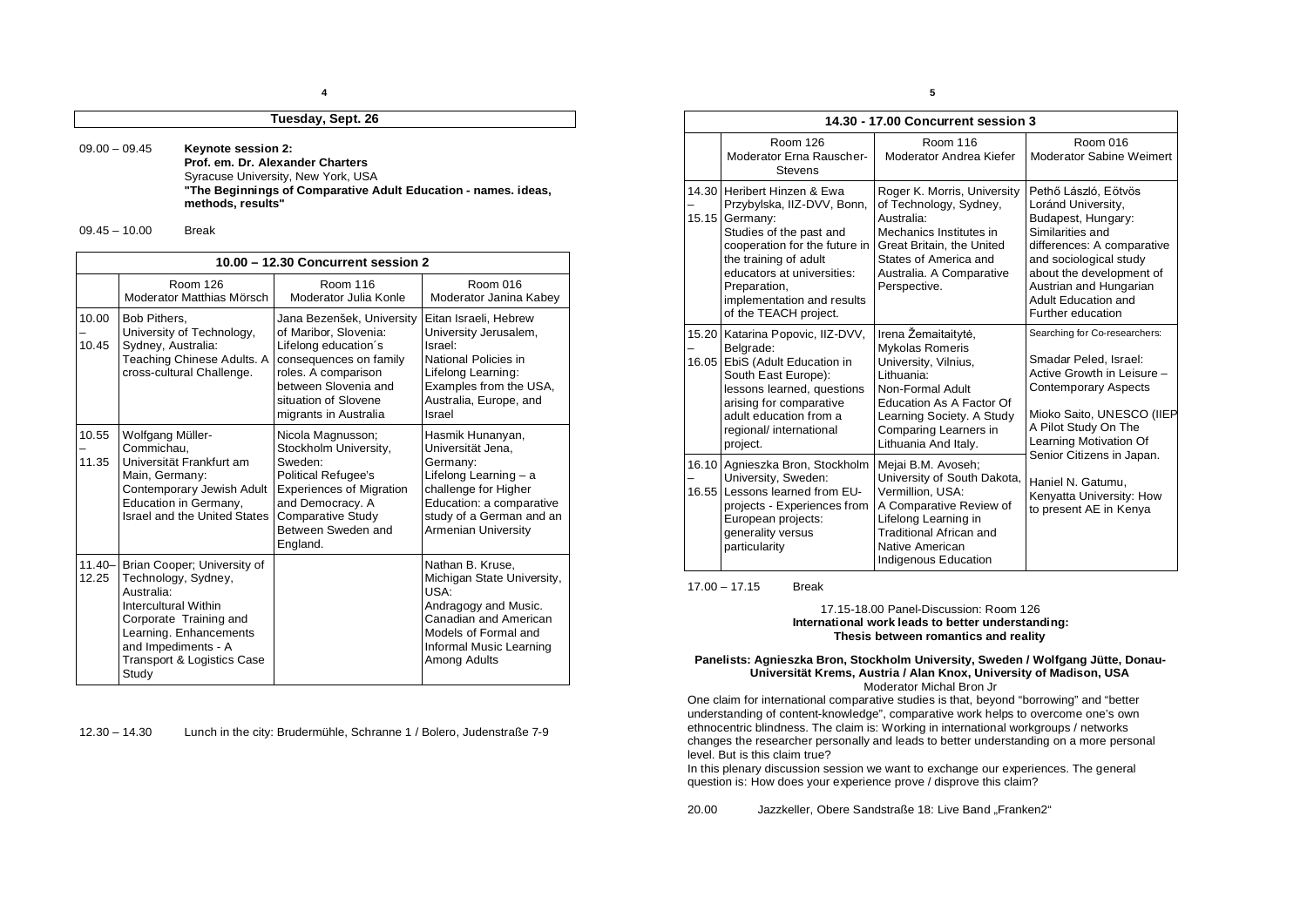# **Wednesday, Sept. 27**

09.00 – 09.45 **Keynote session 3:**

**Prof. Alan Knox Ph.D.,** Madison USA Past President of American Association for Adult and Continuing Education

**"Help save the world. International comparative perspectives on adult education regarding public issues"**

| 09.50 - 10.30 Concurrent session 4 |                                                                       |                                                                                                                                            |                                                                                                                                                                           |
|------------------------------------|-----------------------------------------------------------------------|--------------------------------------------------------------------------------------------------------------------------------------------|---------------------------------------------------------------------------------------------------------------------------------------------------------------------------|
|                                    | Room 126                                                              | Room 116                                                                                                                                   | Room 016                                                                                                                                                                  |
|                                    | 09.50 Alan Knox,<br>Madison, USA:<br>10.35 Keynote follow up workshop | Ekkehard Nuissl von Rein,<br>DIE, Bonn, Germany:<br>Professional Development<br>of Adult Educators in<br>Europe, Trends and<br>Challenges. | Peter Jarvis,<br>University of Surrey, GB:<br>Globalisation and the<br>forces for educational<br>change: towards a<br>theoretical framework for<br>comparative education. |

10.35 – 11.00 Break<br>11.00 – 12.30 Plenar

Plenary: Summing up, future plans, closing session

12.30 – 17.00 Bus to a restaurant for lunch: Gasthof Drei Kronen, Memmelsdorf (leaving in front of Markushaus) Cultural highlight in Frankonia: "Heaven on Earth: Vierzehnheiligen" (Bus and guided tour are included in the conference fee)



# **19.30 Dominikanerkirche (Aula), Dominikanerstrasse 2a, 96049 Bamberg**



# **Celebration night for both conferences**

Welcoming words by

Andreas Starke, Oberbürgermeister Bamberg Martina Petermann, Chancelor of Bamberg University Christoffer Grönholm, Helsinki, President IESVA Jost Reischmann, Bamberg, President ISCAE

**Presenting the Comenius-Award of ESVA to Prof. Dr. József Katus, Leiden University.**

**Comenius-Lecture: Prof. Dr. József Katus, Leiden University.**

**7**

# **Induction ceremony of the International Adult and Continuing Education Hall of Fame.**

*The International Adult and Continuing Education Hall of Fame has been created to honor leaders in adult education and to serve as a record and inspiration for the next generation of continuing education leaders. Election to the Hall of Fame acknowledges that these men and women have made distinguished contributions to the field of adult and continuing education.*

**Chair: Prof. Jim Pappas PhD, The University of Oklahoma, Norman, USA**

Inductees:

**Dr. Paul Belanger, President of the "International Council of Adult Education" (ICAE), former director UNESCO Institutes for Education UIE (Montreal)** Nominator: Prof. Dr. John Henschke, St. Louis, USA

> **Prof. Michael Eraut, Ph.D, University of Sussex** Nominator: Prof. Dr. Wim Nijhof, Universität Twente

**Prof. Dr. Heribert Hinzen, Direktor des Instituts für Internationale Zusammenarbeit des Deutschen Volkshochschulverbandes Bonn** Nominator: Prof. Dr. Martha Friedenthal-Haase, Universität Jena

> **Prof. Dr. Joachim Knoll, Bochum/Hamburg**  Nominator: Prof. Dr. Jost Reischmann, Universität Bamberg

**Prof. Roger Morris, University of Sydney** Nominator: Prof. Marcie Boucouvalas PhD, Falls Church, USA

**Prof. Dr. Ekkehard Nuissl, Direktor des Deutschen Instituts für Erwachsenenbildung Bonn** Nominator: Prof. Dr. Martha Friedenthal-Haase, Universität Jena

**Prof. Dr. Franz Poeggler, Aachen** Nominator: Prof. Dr. Jost Reischmann, Universität Bamberg

**Dr. Reginald Revans †UK** Nominator: Prof. Victoria Marsick, Columbia University New York

**Prof. Dusan Savicevic, University of Belgrade** Nominator: Prof. Alan Knox PhD, Madison, USA

**Peter Schramade, Vlierden, The Netherlands** Nominator: Prof. Dr. Wim Nijhof, Universität Twente

**Prof. Dr. Tom Schuller, Head Centre for Educational Research and Innovation (CERI) at OECD (Paris),** Nominator: Prof. Dr. Peter Jarvis, Surrey UK

> **Dr. Alfredo Soeiro, University of Porto, Portugal** Nominator: Dr. Edward G. Simpson, Kairo, Egypt

**Prof. Dr. Dr. h.c. Rita Süßmuth, Präsidentin des Deutschen Volkshochschulverbandes** Nominator: Prof. Dr. Günther Dohmen, Tübingen

**Dr. Janos Toth, President European Association for the Education of Adults, and President of the Hungarian Adult Education Association, Budapest** Nominator: Prof. Marcie Boucouvalas PhD, Falls Church, USA

**Dr. Alan Tuckett, Director National Instituts for Adult and Continuing Education von Großbritannien (NIACE)**

Nominator: Prof. Dr. John Henschke, St. Louis, USA

### **Buffet, Music**

**This event is sponsored by** 

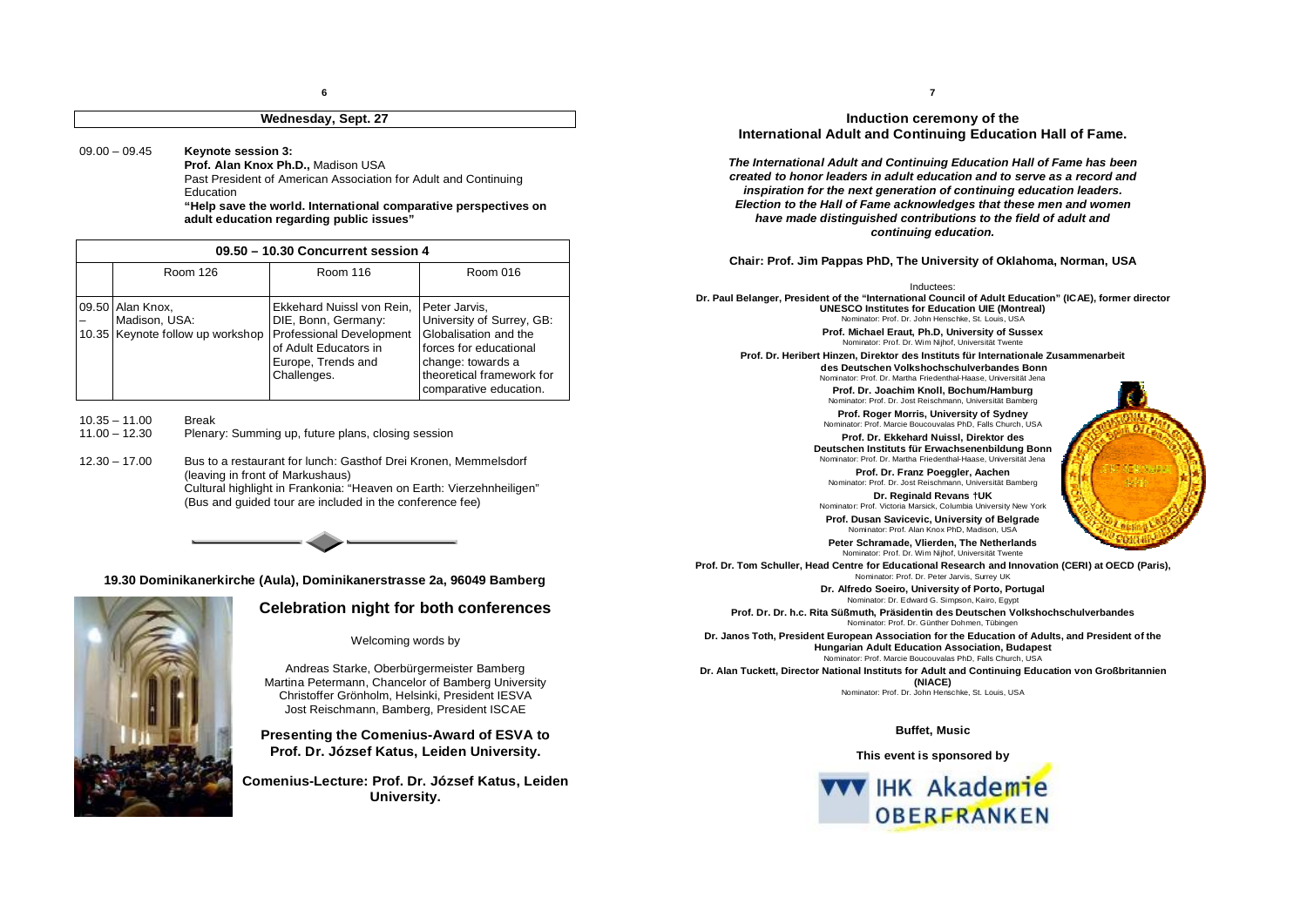# **11th Standing Conference on the History of Adult Education (IESVA)**

The focus "On Becoming an Adult Educator - historical, contemporary, institutionalized, individual aspects" includes an historic part - exploring what made historic personalities in adult education becoming adult educators, and how they understood this role - , the contemporary part asks, how adult educators today are described, trained, and certified in various countries.

## **Thursday, Sept. 28**

| $09.00 - 09.45$ | <b>Opening Session (Room 232N):</b>                                 |
|-----------------|---------------------------------------------------------------------|
|                 | Christoffer Grönholm, President ESVA, Finland: Opening              |
|                 | <b>Jost Reischmann, Chair of Andragogy, Bamberg:</b>                |
|                 | Introduction into conference-theme                                  |
| $09.45 - 10.30$ | <b>Keynote session 1:</b>                                           |
|                 | Paul Bélanger, President International Council for Adult Education, |
|                 | Former Director UNESCO Institute for Education, Hamburg             |
|                 | "On becoming an adult educator" - what happened since the           |
|                 | UNESCO-world-conference CONFINTEA V 1997?                           |

#### 10.30 – 10.45 Break

| 10.45 - 12.30 Introduction workshop in 2 parallel-groups.<br>Becoming an adult educator: our own personal histories |                                                |  |
|---------------------------------------------------------------------------------------------------------------------|------------------------------------------------|--|
| Room 126                                                                                                            | Room 116                                       |  |
| Moderator: Jost Reischmann                                                                                          | Moderator: Marcie Boucouvalas                  |  |
| Werner Faber, Bamberg University, Germany:                                                                          | Bjørn Wallén, Swedish Study Centre, Helsinki,  |  |
| My Way to Andragogy - Autobiographical                                                                              | Finland: Becoming an Adult Educator - personal |  |
| Reflections                                                                                                         | experiences                                    |  |

12.30 – 14.30 Lunch in the city: Brudermühle, Schranne 1 / Bolero, Judenstraße 7-9

|                | 14.30 - 17.00 Concurrent session 1                                                                                                                                                                              |                                                                                                                                                                                               |  |
|----------------|-----------------------------------------------------------------------------------------------------------------------------------------------------------------------------------------------------------------|-----------------------------------------------------------------------------------------------------------------------------------------------------------------------------------------------|--|
|                | Room 126<br>Moderator Daniela Di Guida                                                                                                                                                                          | Room 116<br>Moderator Daniel Müller                                                                                                                                                           |  |
| 14.30<br>15.15 | André Schläfli, SVEB (Schweizerischer<br>Verband für Weiterbildung):<br>Certification and Qualification of Adult<br>Educators in Switzerland - activities and<br>experiences in SVEB                            | Mari Karm, University of Tartu, Estonia:<br>Adult educator's trajectories, learning patterns<br>and educational philosophy - connections and/or<br>contradictions.                            |  |
| 15.20<br>16.05 | Michal Bron Jr. Södertörn University<br>College, Sweden:<br>On becoming an adult educator in Poland<br>at the end of the 19 <sup>th</sup> and 20 <sup>th</sup> centuries                                        | Ingrid Henning Loeb, Department of Education,<br>Goteborg University, Sweden: The Trajectory of<br>Swedish Municipal Adult Education. Occupational<br>Life History Studies of Adult Educators |  |
| 16.10<br>16.55 | Roger K. Morris, University of<br>Technology Sydney, Australia:<br>The Formal Education of Adult Education<br>Practitioners in Australia: The Case of<br>the Faculty of Education at UTS and its<br>Precursors. | Maritta Groß, Otto-Friedrich-Universität Bamberg,<br>Germany:<br>Why do people decide to study andragogy, and<br>what happens during their studying? - A<br>qualitative research study.       |  |

17.00 – 19.00 City sightseeing walking tour (starting in front of Marcushaus, ending at reserved bus at "Schranne" - included in conference fee)

19.00 Dinner at a Bamberg Beer Celler: Greifenklau, Laurenziplatz 20

### **Friday, Sept. 29**

## 09.00 – 09.45 **Keynote session 2: Prof. Dr. Dusan Savicevic,** Belgrade University, Belgrade, Serbia **Convergence or Divergence of Ideas on Andragogy in Different Countries**

## 09.45 – 10.00 Break

|                | 10.00 - 12.30 Concurrent session 2                                                                                                                                                                                             |                                                                                                                                                                                                                                                                                         |  |
|----------------|--------------------------------------------------------------------------------------------------------------------------------------------------------------------------------------------------------------------------------|-----------------------------------------------------------------------------------------------------------------------------------------------------------------------------------------------------------------------------------------------------------------------------------------|--|
|                | Room 126<br>Moderator Daniela Di Guida                                                                                                                                                                                         | Room 116<br>Moderator Theresia Komor                                                                                                                                                                                                                                                    |  |
| 10.00<br>10.45 | John A. Henschke,<br>University of Missouri, St. Louis,<br>USA <sup>.</sup><br>Malcolm S. Knowles: Four Major<br><b>Historical Social Movements that</b><br>Influenced Him and He Influenced as<br>He Became An Adult Educator | Diana Szasz, Romanian Institute for Adult<br>Education, Romania:<br>New competencies for adult educators                                                                                                                                                                                |  |
| 11.35          | 10.50- Ionut-Constantin Isac, Institute of<br>History "G. Barit", Cluj-Napoca,<br>Romania:<br>How to become an AE in the interwar<br>Romania: The examples of Nicolae<br>lorga and Dimitrie Gusti                              | Ingrid Miethe & Martina Schiebel,<br>Evangelische Fachhochschule Darmstadt,<br>Germany:<br>Adult Educators, Political Models and Moral<br>Leaders: Instructors Of "Workers' and<br>Peasents' Colleges. Biographical,<br>Institutional and Professional Processes in<br>the 1950s of GDR |  |
| 11.40<br>12.25 | Jana Bezenšek,<br>University of Maribor, Slovenia:<br>Jurij Jug's Role in Development of<br>Slovene Adult Education                                                                                                            | Fred Schied,<br>Penn State University, Pennsylvania, USA:<br>Precursors to Adult and Workers Education:<br>German-American Radicals in Early<br>Industrial America                                                                                                                      |  |

#### 12.30 – 14.30 Lunch in the city: Scheiner´s Gaststuben, Katzenberg 2 Kachelofen, Obere Sandstraße 1